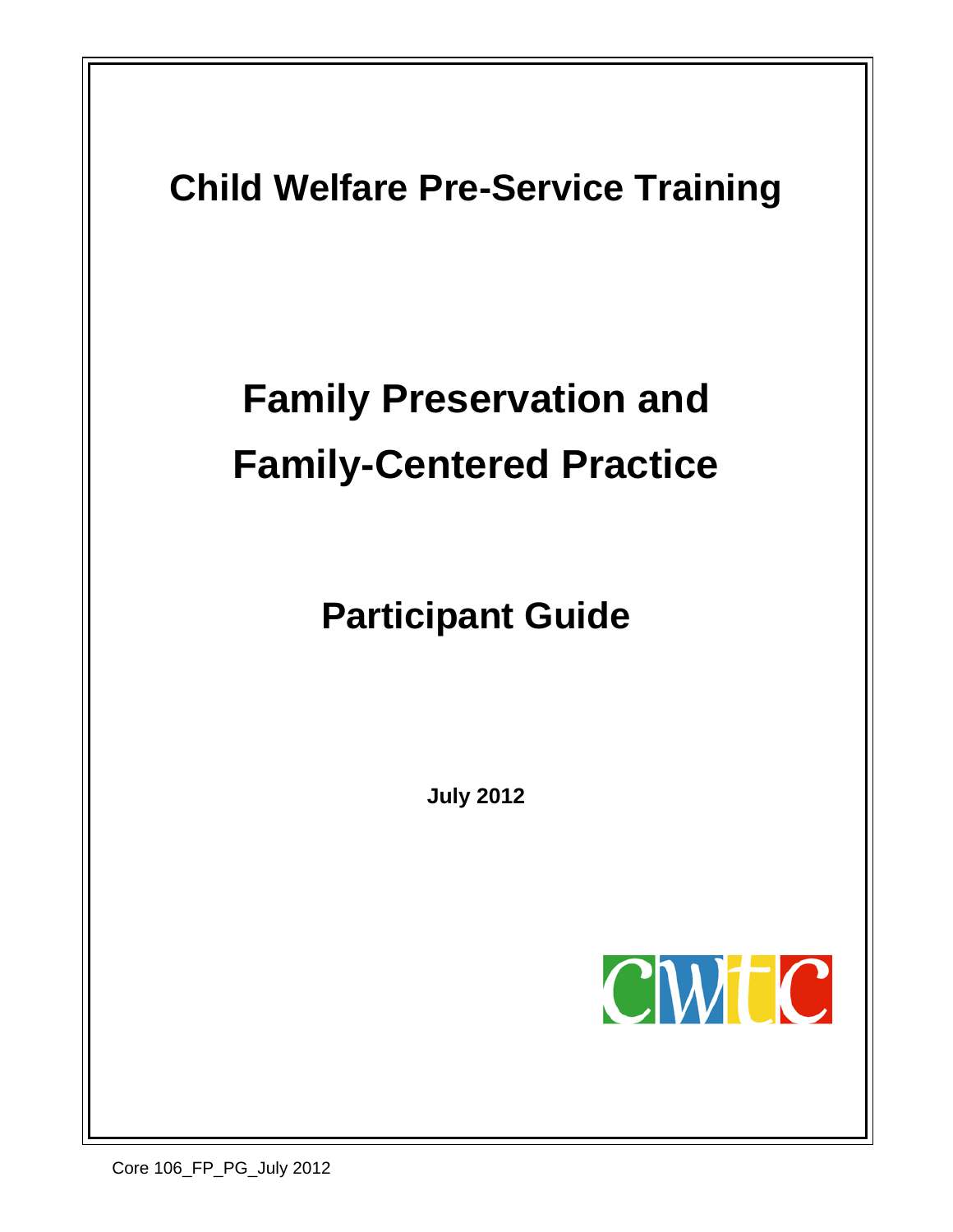The materials for the **Child Welfare Pre-Service Training** curriculum were produced by Florida International University for the State of Florida, Department of Children and Families, Office of Family Safety.

© 2006 State of Florida, Department of Children and Families

The materials for the **Child Welfare Pre-Service Training** curriculum were formatted and edited by the Child Welfare Training Consortium at the University of South Florida.

© 2012 Child Welfare Training Consortium at the University of South Florida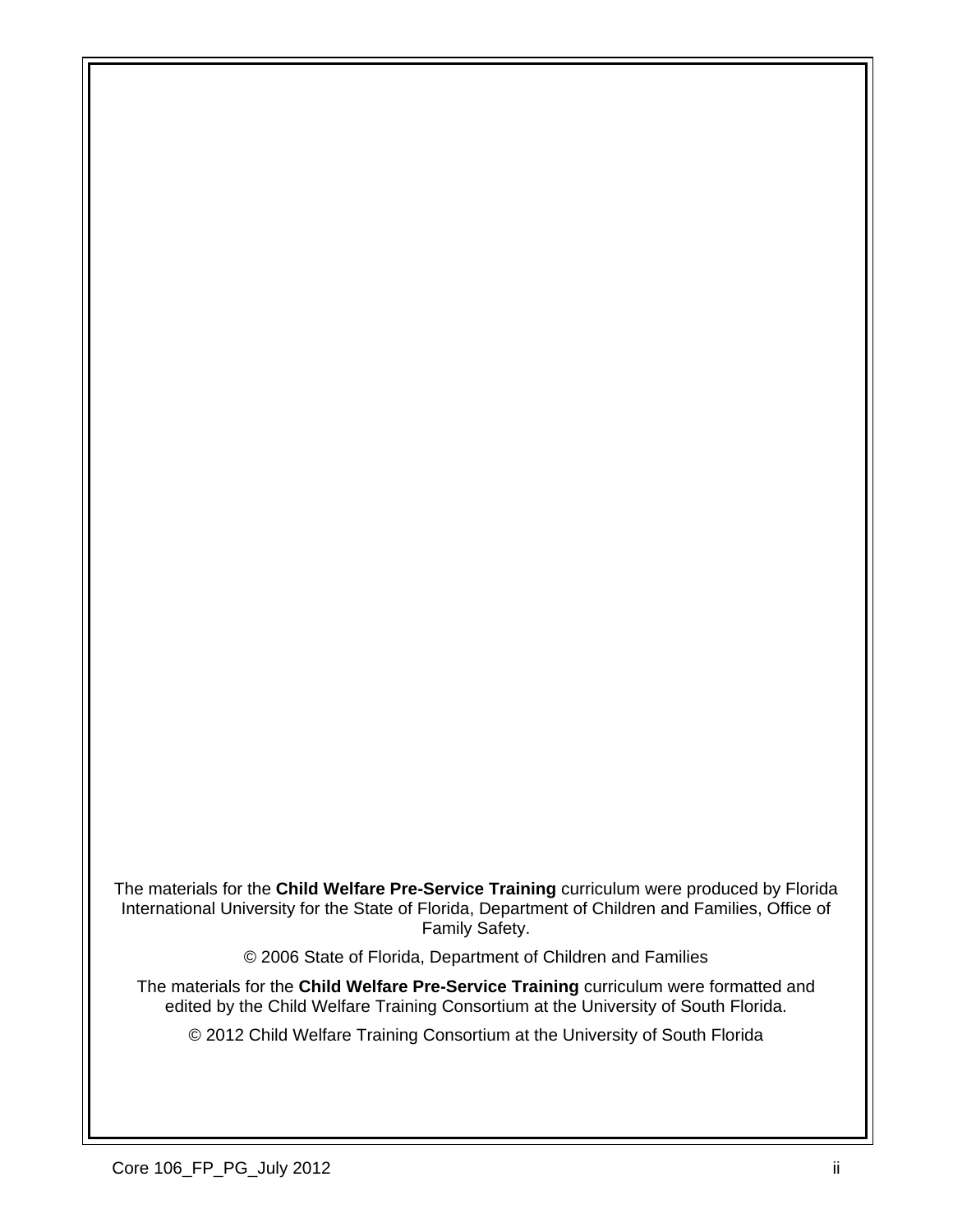### **Table of Contents**

| Module 3: Florida's Family-Centered Practice Model and Family Preservation |
|----------------------------------------------------------------------------|
|                                                                            |
|                                                                            |
|                                                                            |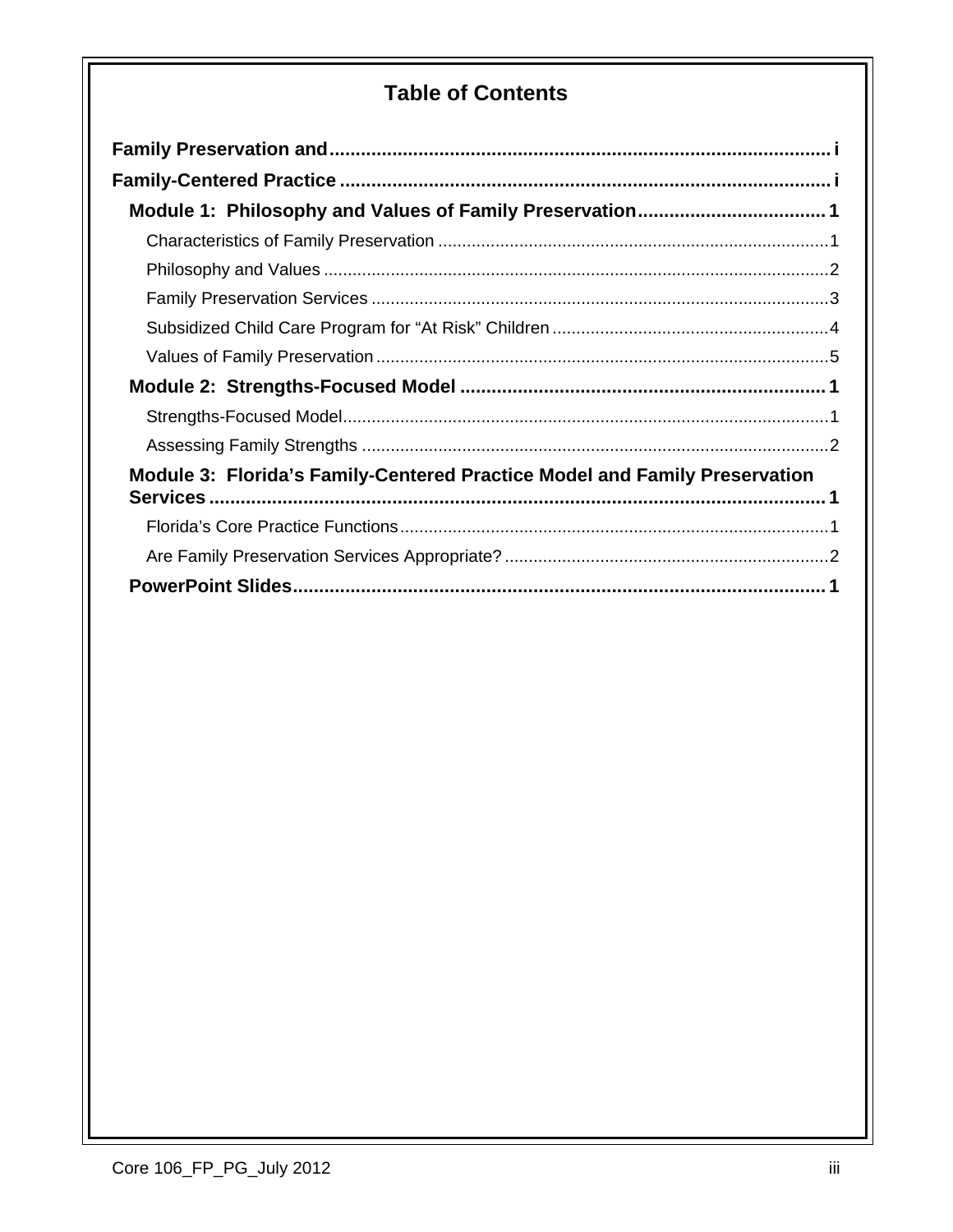## <span id="page-3-1"></span><span id="page-3-0"></span>**Module 1: Philosophy and Values of Family Preservation Characteristics of Family Preservation**

**Directions** 

- Decide if the statements below describe family preservation.
- Check "true" or "false" depending upon your decision.

|                                                                                        | <b>True</b>    | <b>False</b> |
|----------------------------------------------------------------------------------------|----------------|--------------|
| It focuses on just the child.                                                          | l. I           |              |
| It is very intensive.                                                                  | $\Box$         |              |
| It focuses on weakness.                                                                |                |              |
| It always advocates keeping children in their home.                                    | l 1            |              |
| It is able to provide 24 hour protection for the child.                                |                |              |
| It is individual counseling for children and/or families.                              | l 1            |              |
| It empowers parents to meet the needs of their children.                               |                |              |
| It utilizes low caseloads.                                                             | l 1            |              |
| It replaces traditional case management.                                               | $\Box$         |              |
| It is strength focused.                                                                | $\mathsf{L}$   |              |
| It is a new idea.                                                                      | H              |              |
| It costs a lot more than placing a child in foster care.                               | $\blacksquare$ |              |
| It believes that families are doing the best they can with the<br>resources they have. | $\Box$         |              |
| It can fix any family.                                                                 | $\mathsf{L}$   |              |
|                                                                                        |                |              |
|                                                                                        |                |              |
|                                                                                        |                |              |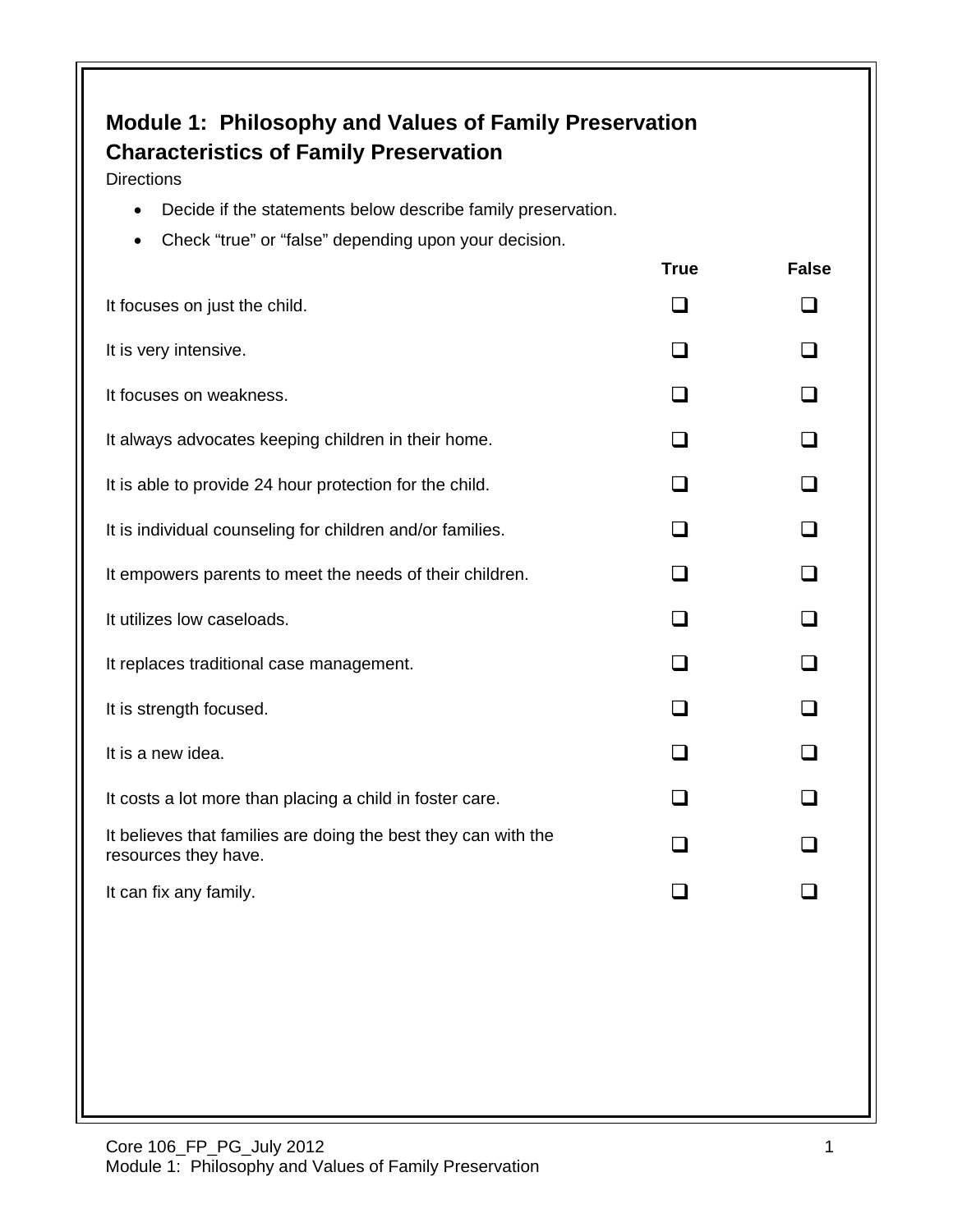### <span id="page-4-0"></span>**Philosophy and Values**

#### **Philosophy of Family Preservation**

- The philosophy of Family Preservation is about working with and strengthening the abilities of families who are experiencing events that may lead to the placement of their children.
- Through this basic philosophy of empowerment and strength, focused interventions which are the basis for Family Preservation can be applied to any family situation.
- The child protection professional must have a personal belief system that is compatible with the philosophy of family preservation. Family preservation is as much a philosophy as it is a program to work with children at risk and their families. Simply stated, child protection professionals must believe:
	- People are basically good.
	- People are doing the best they can with the resources they have.
	- Children need their families.
	- Children have the right to a safe and secure environment.
	- Strengths within a family should be built upon.
	- Building on the family's strengths and empowering families while services are being initiated are critical.
	- Families need a chance to learn to resolve their problems together.
	- The power for change rests in the family.
	- You must respect the values and beliefs of the families receiving services from the child protection system.

### **Values of Family Preservation ~ Family 1st**

- **Family drives the system: The power for change resides with the family.**
- All children need families.
- **M**odel family strengths: Everyone is doing the best they can, with the resources they have.
- **I**mmediate response: crisis = opportunity for change. Not all problems need to be addressed.
- Leave the power with the family. Most family members really care about each other.
- **Y**ou must be culturally competent.
- **First** concern is safety.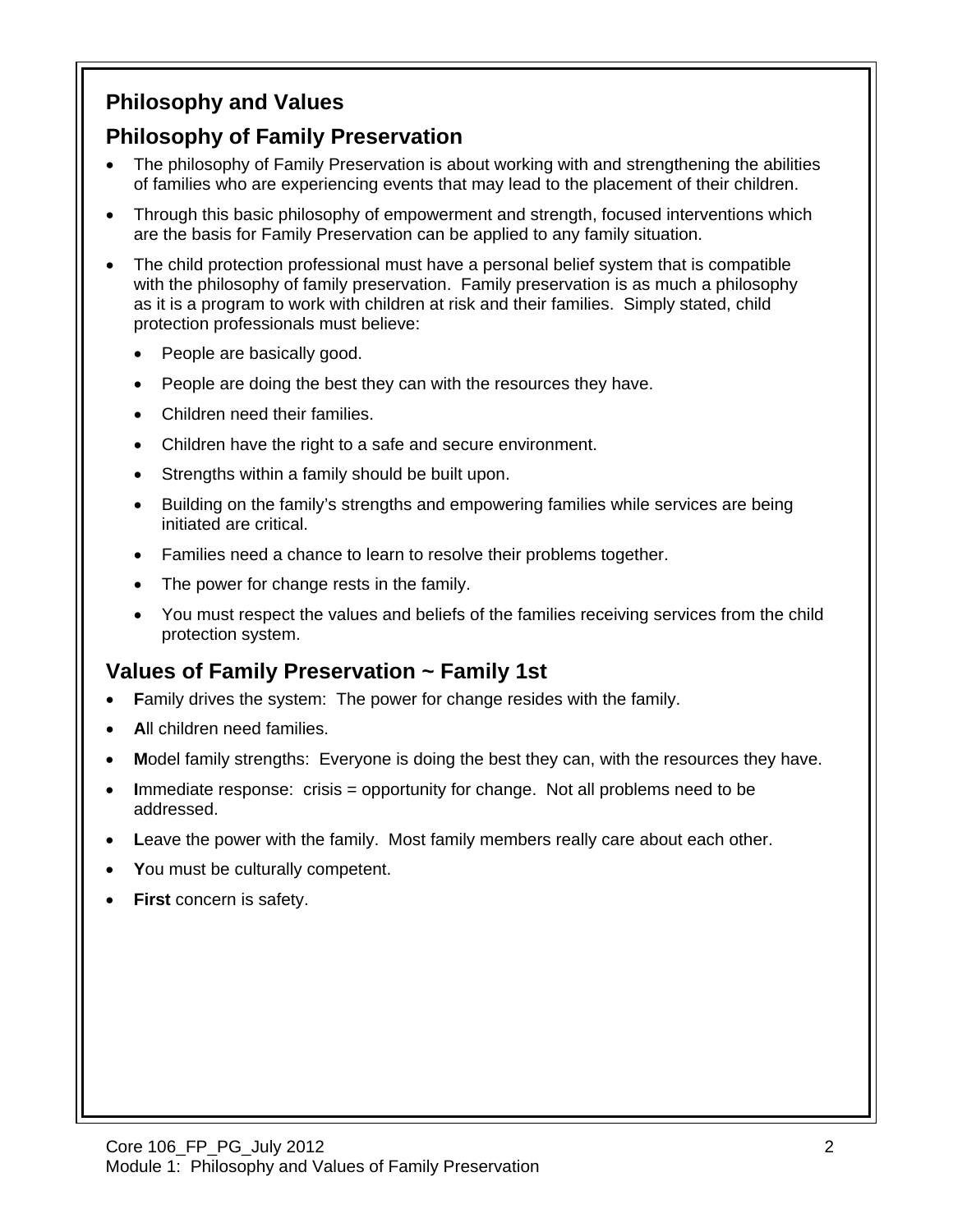#### <span id="page-5-0"></span>**Family Preservation Services**

#### **Focus of Family Preservation Services**

Family preservation services are a range of activities that focus on the following:

- help families with children to stay together
- assist families to independently meet their own needs
- access services to meet their own needs
- avoid unnecessary out-of-home placements

#### **Purpose of Family Preservation Services**

Family preservation services are provided through contracted private service providers and are intended to:

- be short term intensive services
- be voluntary and provided within 24 hours
- protect children in a home where allegations of child abuse or neglect have occurred
- provide minimal disruption to the family lives of children
- prevent subsequent abuse or neglect
- prevent out-of-home placement of a child
- reduce the stay for a child in out-of-home placement

#### **Types of Family Preservation Services**

Family preservation services provide a holistic response to families on a 24-hour basis to include services in the home such as:

- family therapy
- budgeting
- nutrition
- parenting skills

#### **Goals of Family Preservation**

The goals of the Family Preservation programs are:

- Reduce the need for out-of-home placements for children who are considered to be at imminent risk of placement.
- Promote positive changes within the family in order to strengthen and maintain the family unit.
- Increase the life skills and coping capacities of each family member.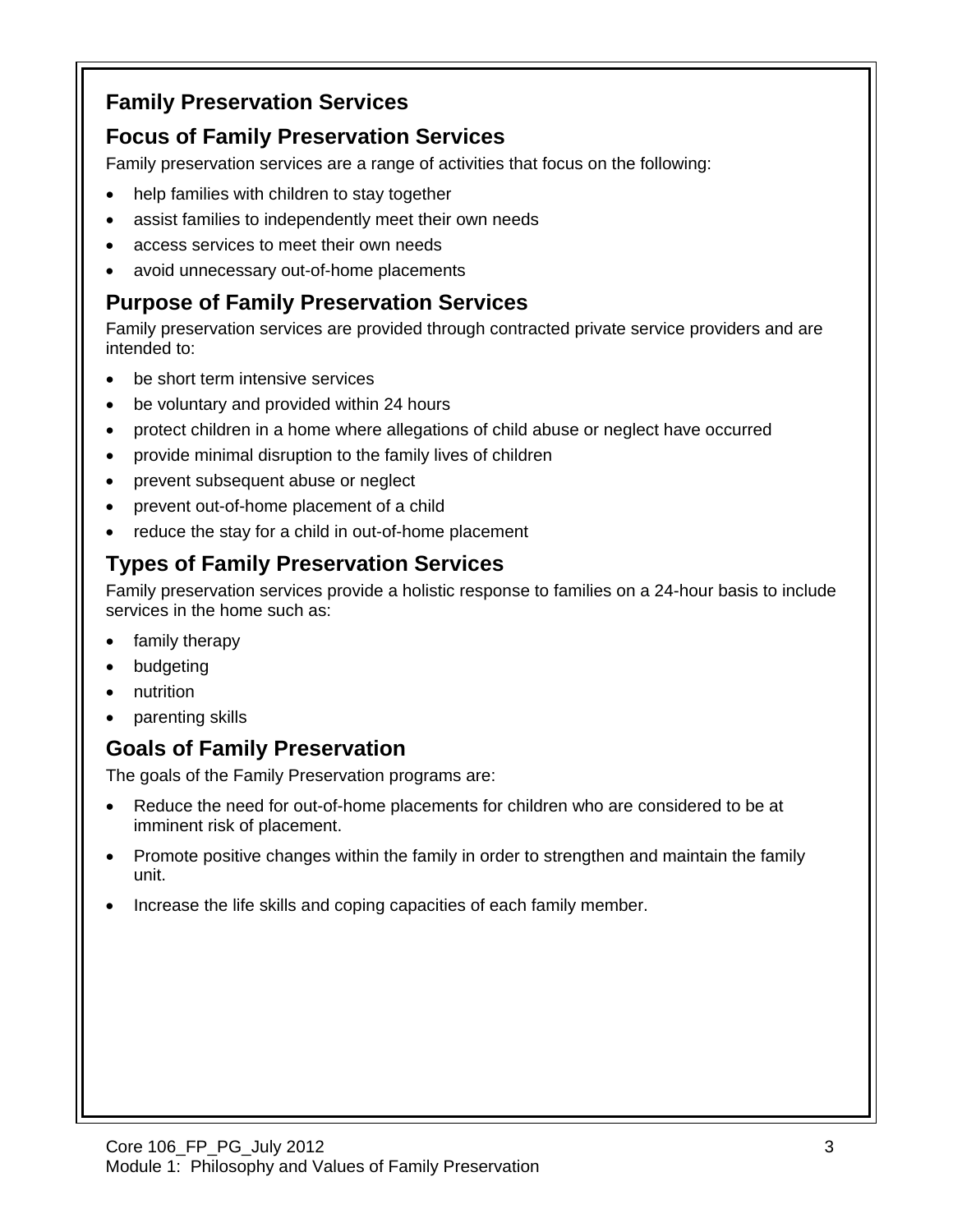#### <span id="page-6-0"></span>**Subsidized Child Care Program for "At Risk" Children**

Also known as **"The School Readiness Program."**

- Provides quality, age appropriate child care for eligible children to enhance development including:
	- Language
	- Cognitive
	- Motor and social skills
- Operated by the Agency for Workforce Innovation through grants with local Early Learning Coalitions.

### **Program Eligibility**

- Priority given to children age 3 years to school entry who are served by DCF or a CBC lead agency for whom child care is needed to minimize risk of further maltreatment.
- Other eligible populations include children who meet one or more of the following criteria:
	- Children receiving out-of-home care services (includes children placed with relatives/nonrelatives and in licensed settings and children who receive a relative caregiver payment)
	- Children receiving In-Home Services
	- Child not receiving services from DCF or contracted provider but determined to be at risk such as caregiver not working

#### **Referral Requirements**

- PI initial referral: PIs must ensure the following:
	- Referrals are never validated for more than 60 days (may be renewed/validated in 60 day increments on a case by case basis, but not to exceed 6 months)
	- The family is informed both verbally and in writing that child care assistance is time limited
	- The family is advised if they require continued assistance following the initial eligibility period, they must work with their contracted service provider to decide if they continue to meet eligibility requirements
- In-Home/Out-of-Home care initial referral: Case Manager/service provider is responsible for:
	- Completing and submitting an updated referral for subsidized child care redetermination to the local Early Learning Coalition on behalf of the child
- Children of families approved under other eligibility categories (or those not currently receiving services from the Family Safety Program office or contracted providers), must work directly with their local Early Learning Coalition to assess continued eligibility.
- Prior to stopping child care services to any child referred by DCF, a SO's, or a CBC, the local Early Learning Coalition or its designee must contact the department to verify continued eligibility of the child.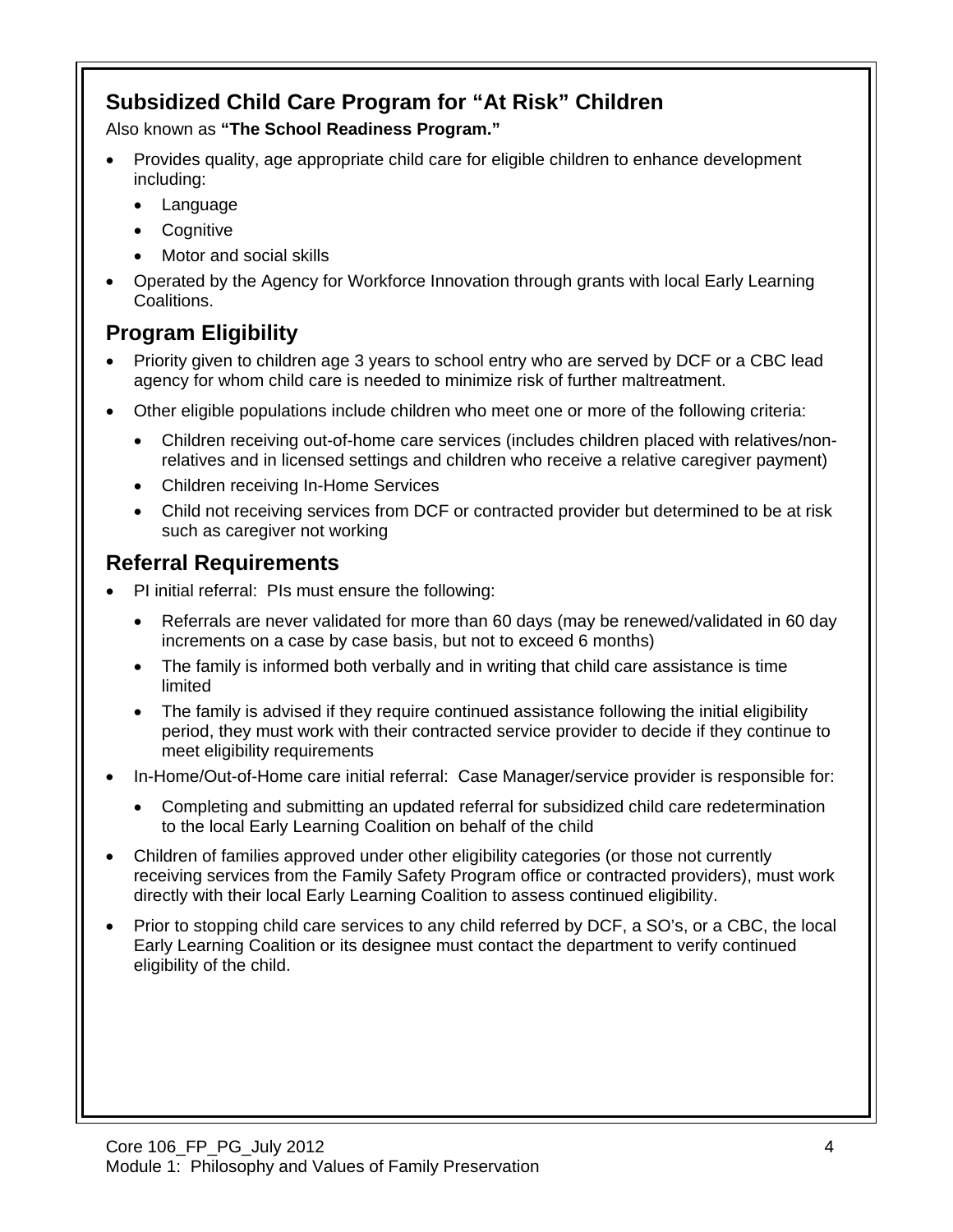<span id="page-7-0"></span>

| <b>Values of Family Preservation</b><br><b>Directions</b> |                                                                                         |                                                                                          |  |  |  |
|-----------------------------------------------------------|-----------------------------------------------------------------------------------------|------------------------------------------------------------------------------------------|--|--|--|
| $\bullet$                                                 | to fill in the blank.                                                                   | Complete each of the following statements by using one of the words from the word list   |  |  |  |
| <b>WORD LIST</b>                                          |                                                                                         |                                                                                          |  |  |  |
|                                                           | Safety                                                                                  | Family                                                                                   |  |  |  |
|                                                           | Children                                                                                | <b>Culturally Competent</b>                                                              |  |  |  |
|                                                           | Immediate                                                                               | Power                                                                                    |  |  |  |
|                                                           | Model                                                                                   |                                                                                          |  |  |  |
|                                                           |                                                                                         | 1. ____________________ drives the system: the power for change resides with the family. |  |  |  |
|                                                           | 2. All _________________ need families.                                                 |                                                                                          |  |  |  |
| resources they have.                                      |                                                                                         | 3. ____________________ family strengths: everyone is doing the best they can, with the  |  |  |  |
| 4.<br>addressed.                                          | response: crisis = opportunity for change. Not all problems need to be                  |                                                                                          |  |  |  |
| other.                                                    | 5. Leave the ______________ with the family: Most family members really care about each |                                                                                          |  |  |  |
|                                                           |                                                                                         |                                                                                          |  |  |  |
|                                                           |                                                                                         |                                                                                          |  |  |  |
|                                                           |                                                                                         |                                                                                          |  |  |  |
|                                                           |                                                                                         |                                                                                          |  |  |  |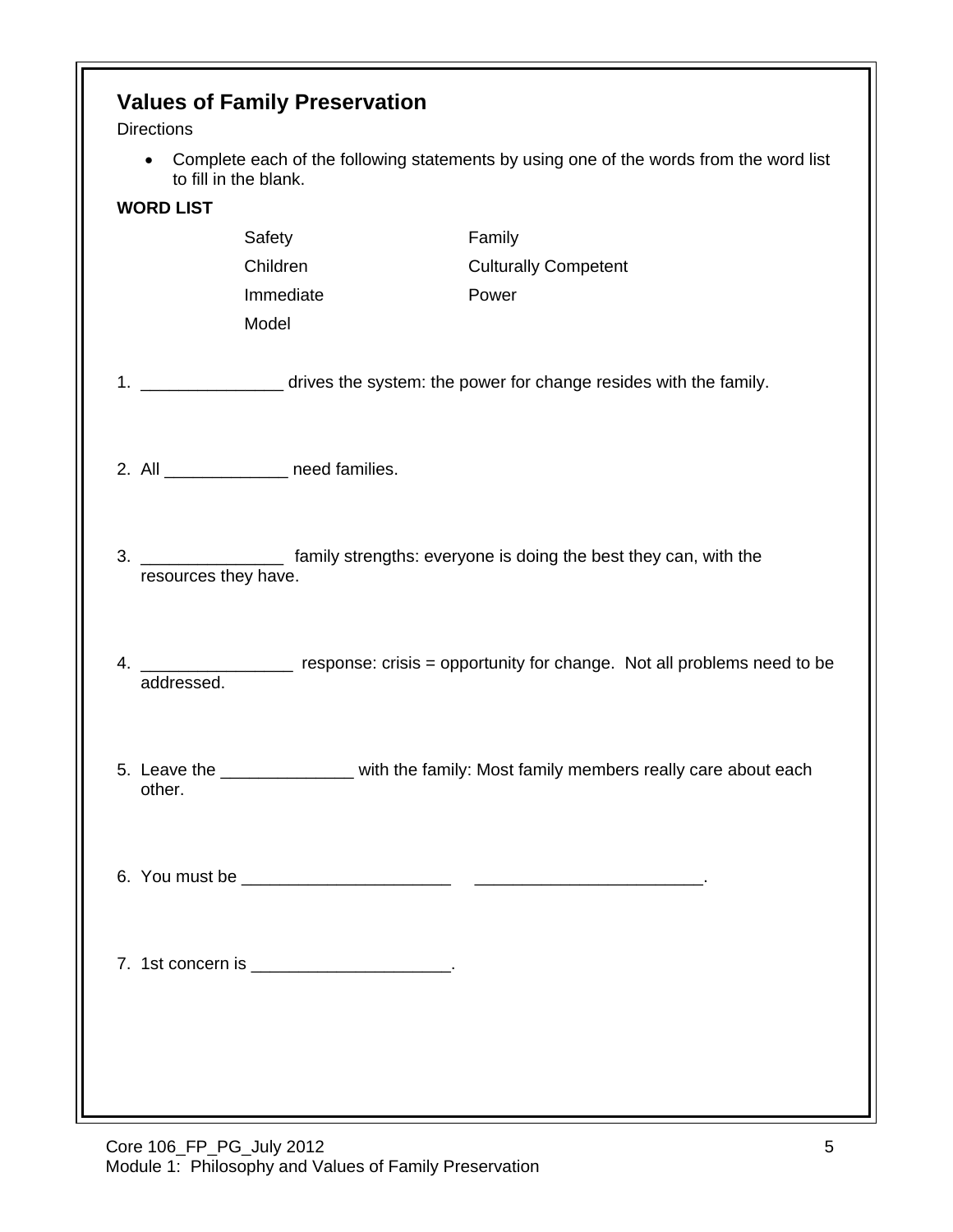## <span id="page-8-0"></span>**Module 2: Strengths-Focused Model**

## <span id="page-8-1"></span>**Strengths-Focused Model**

#### **Overview**

- You must identify and focus on the particular strengths the family/individual possesses.
- The culture of the family must be considered.
- We can only assume some very common, basic strengths that most people possess, just because they belong to the human race.
- Focus must be on the strengths of the families to ensure continued use of these strengths by the families.

### **Concepts of a Strengths-Focused Service Delivery Model**

By identifying the family's strengths, you help the family:

- build self-esteem
- identify concrete skills that can be developed
- reinforce the positive things that they already do or know how to do
- use what they know as a basis for future growth

### **Implementing a Strengths-Focused Model**

- To implement a strengths-focused model, you must:
- Decide what motivates the family members; every individual is motivated differently.
- Relate the family service plan to the strengths and needs of the family.
- Identify and build on the strengths of each family member.
- Treat each family as a unique individual.
- The family must feel that they are receiving services that are beneficial to them.
- Show respect for the strengths that the family brings to the relationship.
	- Trust is formed through mutual respect.
	- Demonstrate how to build on strengths in order to facilitate growth within the family.
- Facilitate a family's definition of their own motivations; help them use that energy to create:
	- positive growth and
	- change necessary for their children to remain at home

# **Conclusion**

In order for this type of intervention to assist families you must:

- be able to assist a family to define their own motivations.
- help the family create positive growth and change necessary for their child (ren) to remain at home.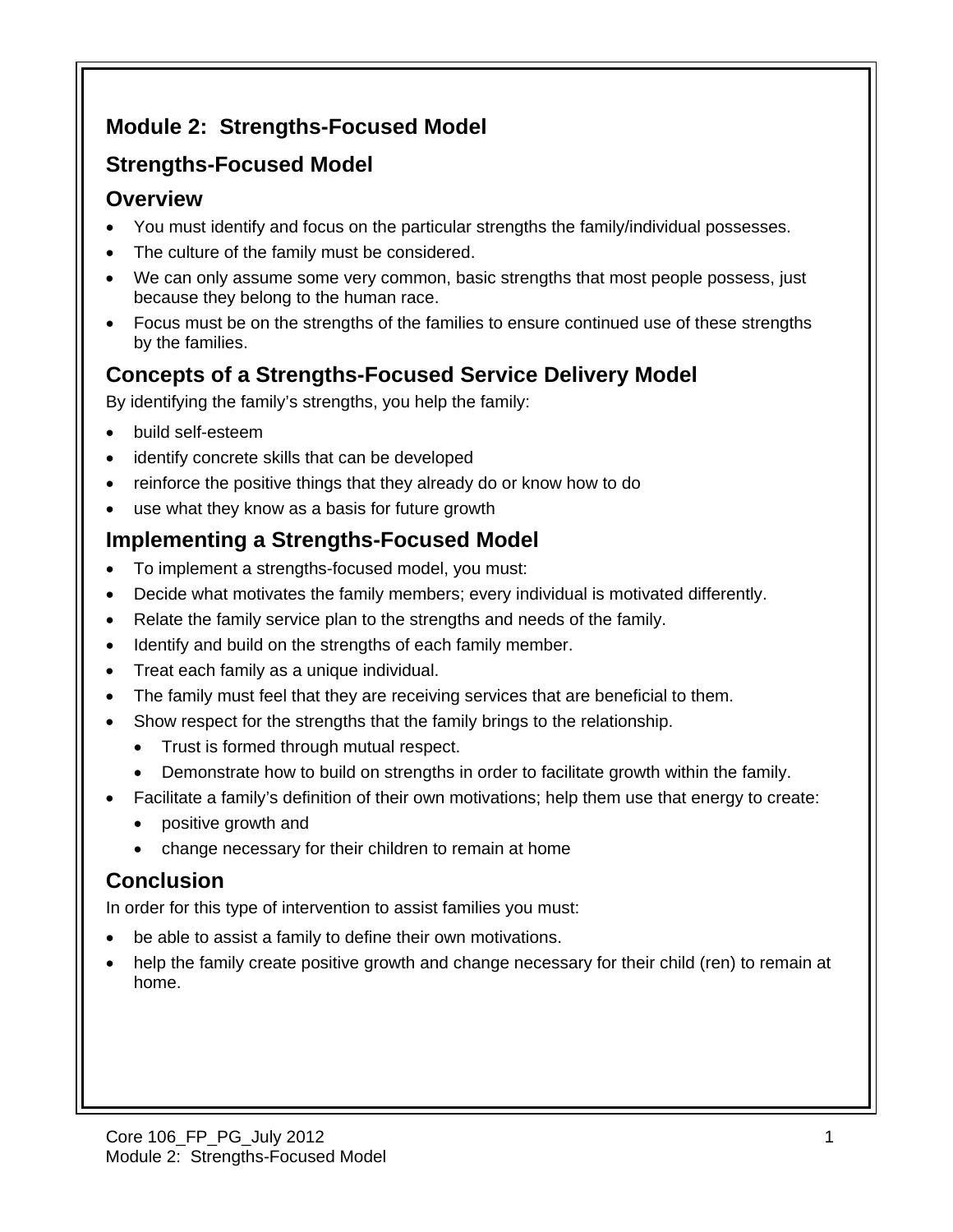### <span id="page-9-0"></span>**Assessing Family Strengths**

#### **Directions**

- Read both family scenarios.
- List the family's strengths beneath each scenario.

### **Butler Family**

The Butler household consists of an 18 year-old mother and her 9 month-old child.

They live in a housing project with subsidized rent. The child's father had been involved with the family until recently.

The hospital called the hotline when the child was taken to the emergency room with a suspicious fracture. The mother states that the child fell out of his crib.

The mother meets willingly with the investigator and discussion seems to go well, until the child cries. The mother then becomes angry and wonders why the child is doing this to her and why he does not love her.

The mother lacks effective parenting skills, as well as coping/stress management skills. The mother appears to have an interest in developing these skills. She has attended parenting skills classes and parent support groups on an occasional basis.

The child is at high risk due to his age.

STRENGTHS:

### **Elk Family**

The Elk family consists of a 23 year-old father, 22 year-old mother and a 7 year-old son.

The mother is well known by the Child Welfare staff due to her years spent in foster care. The mother admits that her husband has been drinking a lot, but states that everything will be okay, since he has just obtained a job at the local convenience store.

The mother notes that the father loves his son and would not hurt him; the injuries the child has suffered when alone with the father have all been unfortunate accidents.

The child is currently in a special needs class. The mother is active in the child's school and regularly attends teacher/parent conferences. The mother has expressed some concern in dealing with the child's behavior at home. She has tried to implement behavior management techniques suggested by the school but has not been able to do this consistently. She has also not been able to obtain support from her husband in implementing the techniques.

Recently, the child was observed by the worker to have bruises on his right arm. The child reports his father grabbed him. The father was reportedly drinking at the time of the incident. The child is believed to be in a high risk situation.

STRENGTHS: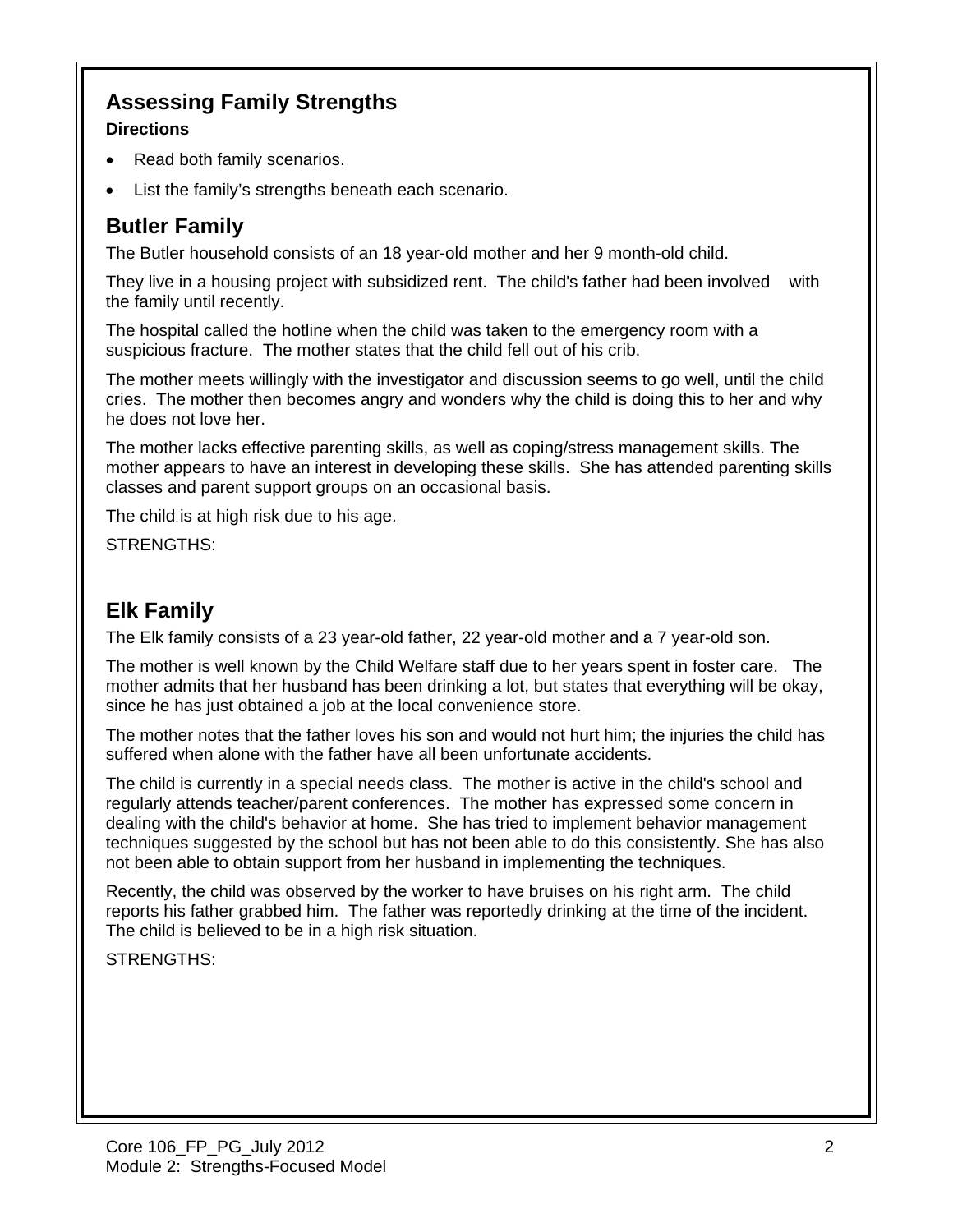#### <span id="page-10-0"></span>**Module 3: Florida's Family-Centered Practice Model and Family Preservation Services Florida's Core Practice Functions**

<span id="page-10-1"></span>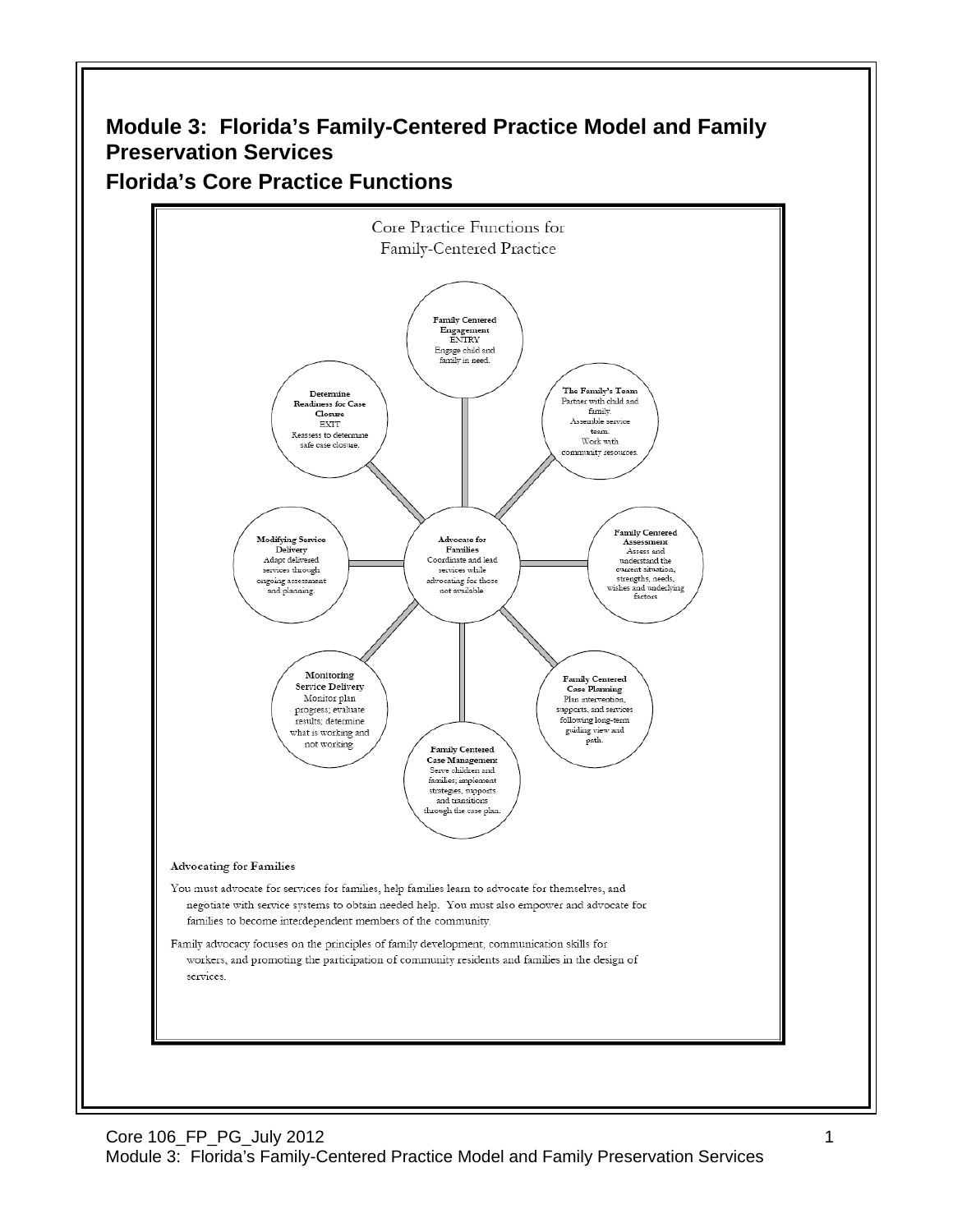### <span id="page-11-0"></span>**Are Family Preservation Services Appropriate?**

#### **Directions**

- Identify if the Concord and the Wilkins families meet the criteria for family preservation services.
- Circle "Yes" or "No" and write the rationale for your answer beneath each scenario.

# **Concord Family**

18-year old Susan Concord has two children: ages 2 and 3. The investigation indicated a maltreatment of physical abuse. The father is unknown, and there are no relatives to care for the children. Susan currently does not have a place to live, and she does not work. She has been drinking heavily for the past year and has recently been arrested for possession of cocaine. She has four prior investigations involving physical abuse. One of the priors that took place four years ago and involved the removal of a 1-year old, and Susan's parental rights were terminated involuntarily. The two children were taken to the Child Protection Team for examination. The medical report indicated that the 2-year old had a skull fracture, and the 3- year old had multiple broken ribs. The CPT report identified that the injuries were consistent with abuse.

**YES NO** 

**Rationale:** 

### **Wilkins Family**

Mary and John Wilkins have four children: ages 2, 4, 8, and 14. John works for a factory that produces car products. Mary works at home taking care of household responsibilities and the children. John recently lost his job and is currently looking for work. Mary is willing to work; however, she lacks job skills and does not have anyone to care for her 2 and 4-year old during the day if she were to get a job. The electricity in the home has recently been shut off due to lack of payment. The 8 and 14-year old children have reported to the school that they are hungry, and they often do not have lunch at school or money to buy lunch. Tabitha, the 14-year old, has been behaviorally acting out in school. She has recently been reported for truancy. Mary and John are willing to work with Tabitha's behavioral concerns, but they do not know what else to do. The stress level is high in the Wilkins home. An abuse intake revealed allegations of neglect. There are no other prior intakes/investigations.

#### **YES NO**

**Rationale:**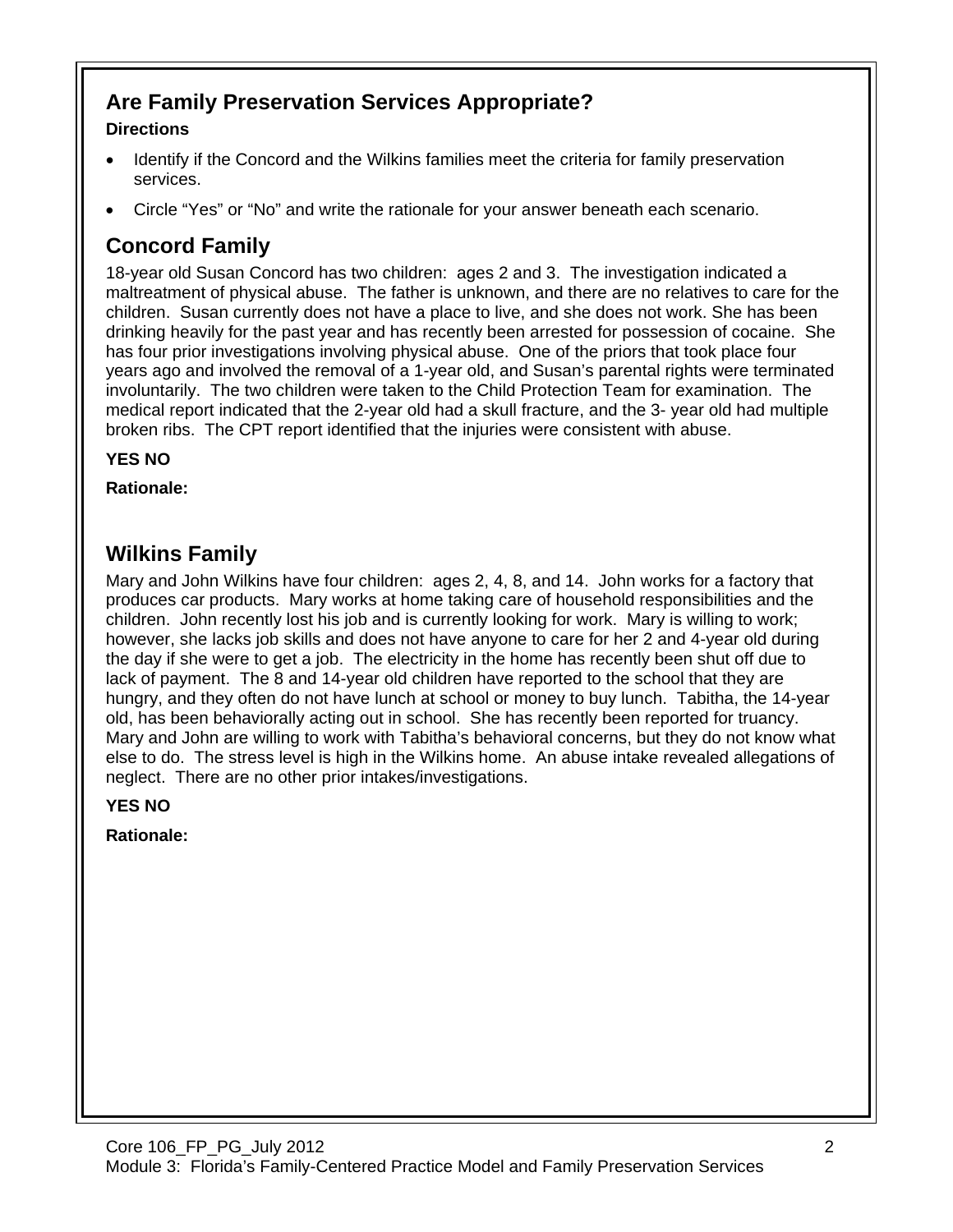<span id="page-12-0"></span>

| <b>PowerPoint Slides</b> |                                                                                                                                                                                                                                                                                                                                     |  |  |  |
|--------------------------|-------------------------------------------------------------------------------------------------------------------------------------------------------------------------------------------------------------------------------------------------------------------------------------------------------------------------------------|--|--|--|
| Slide 1                  | <b>Family Preservation and</b><br><b>Family-Centered Practice</b><br>Core 106_FP_July 2012<br>PPT 1                                                                                                                                                                                                                                 |  |  |  |
| Slide 2                  | Module 1: Philosophy and Values<br>Describe the philosophy<br>Objectives<br>of family preservation.<br>·Identify values of family<br>preservation services.<br>Module 1: Philosophy and Values<br>Core 106_FP_July 2012<br>PPT <sub>2</sub>                                                                                         |  |  |  |
| Slide 3                  | <b>Philosophy of Family Preservation Services</b><br>Child safety is paramount.<br>All actions are family focused.<br>Families are considered partners.<br>Built on respect.<br>Build on family strengths within the context of culture and community.<br>Module 1: Philosophy and Values<br>Core 106_FP_July 2012<br>${\sf PPT}$ 3 |  |  |  |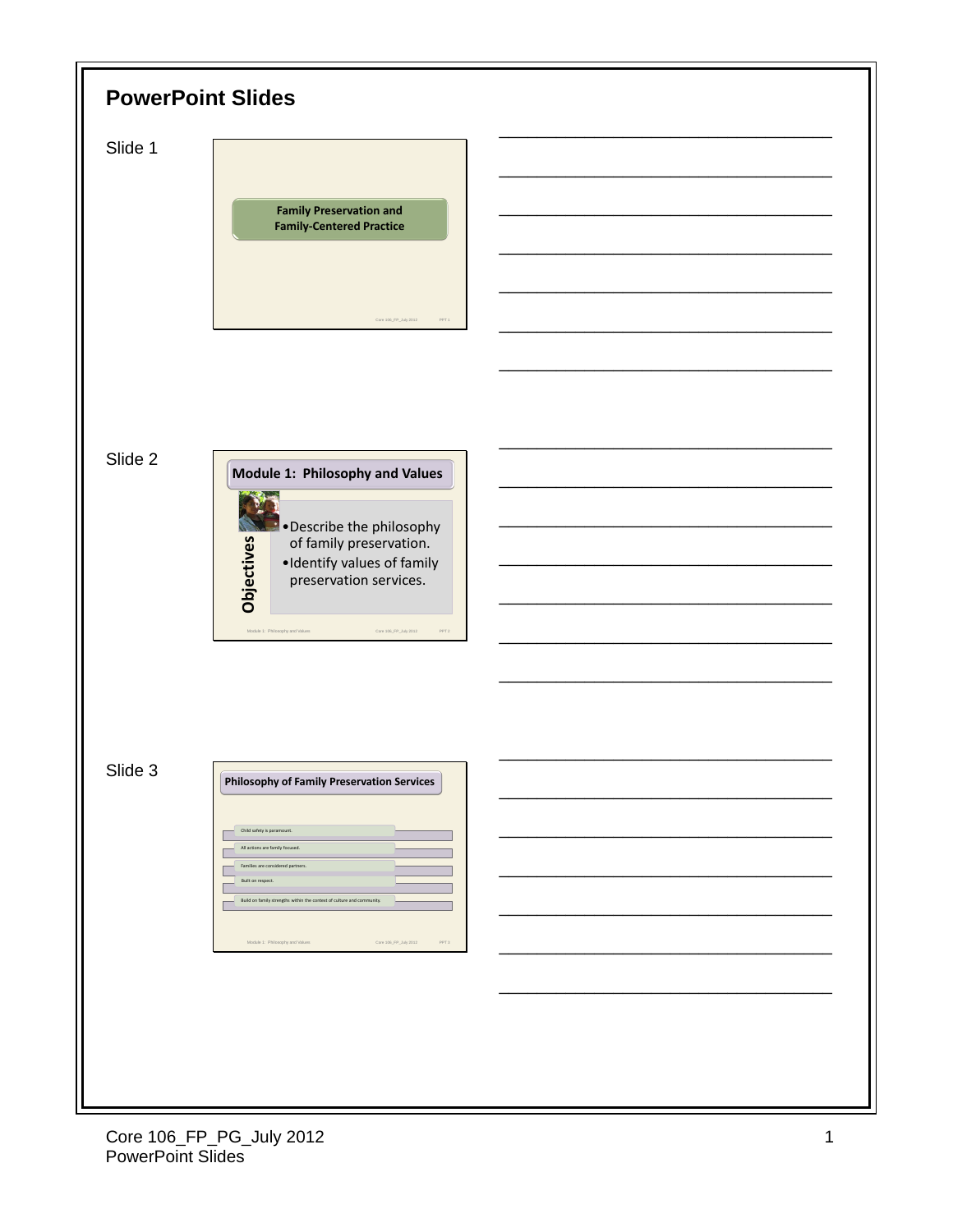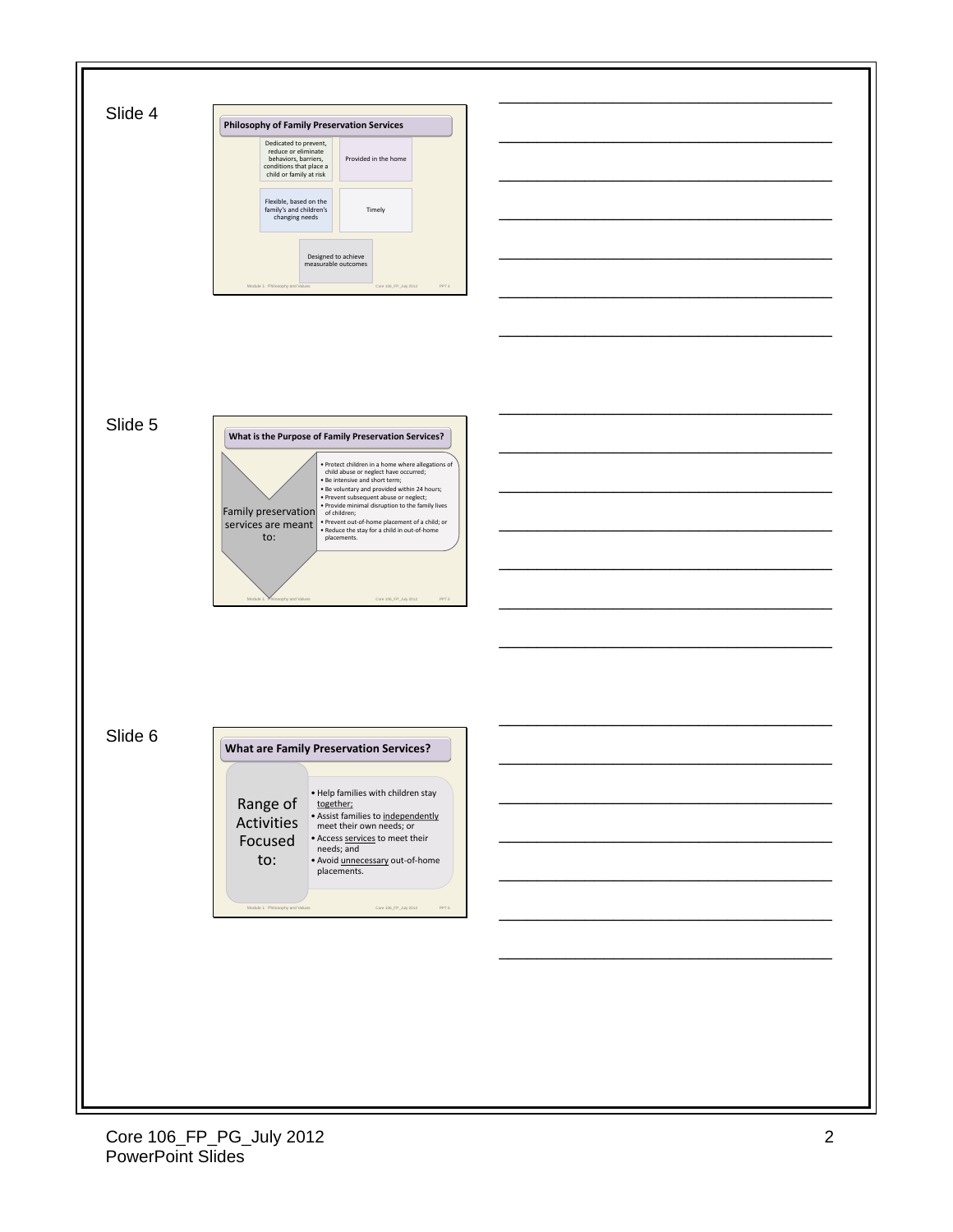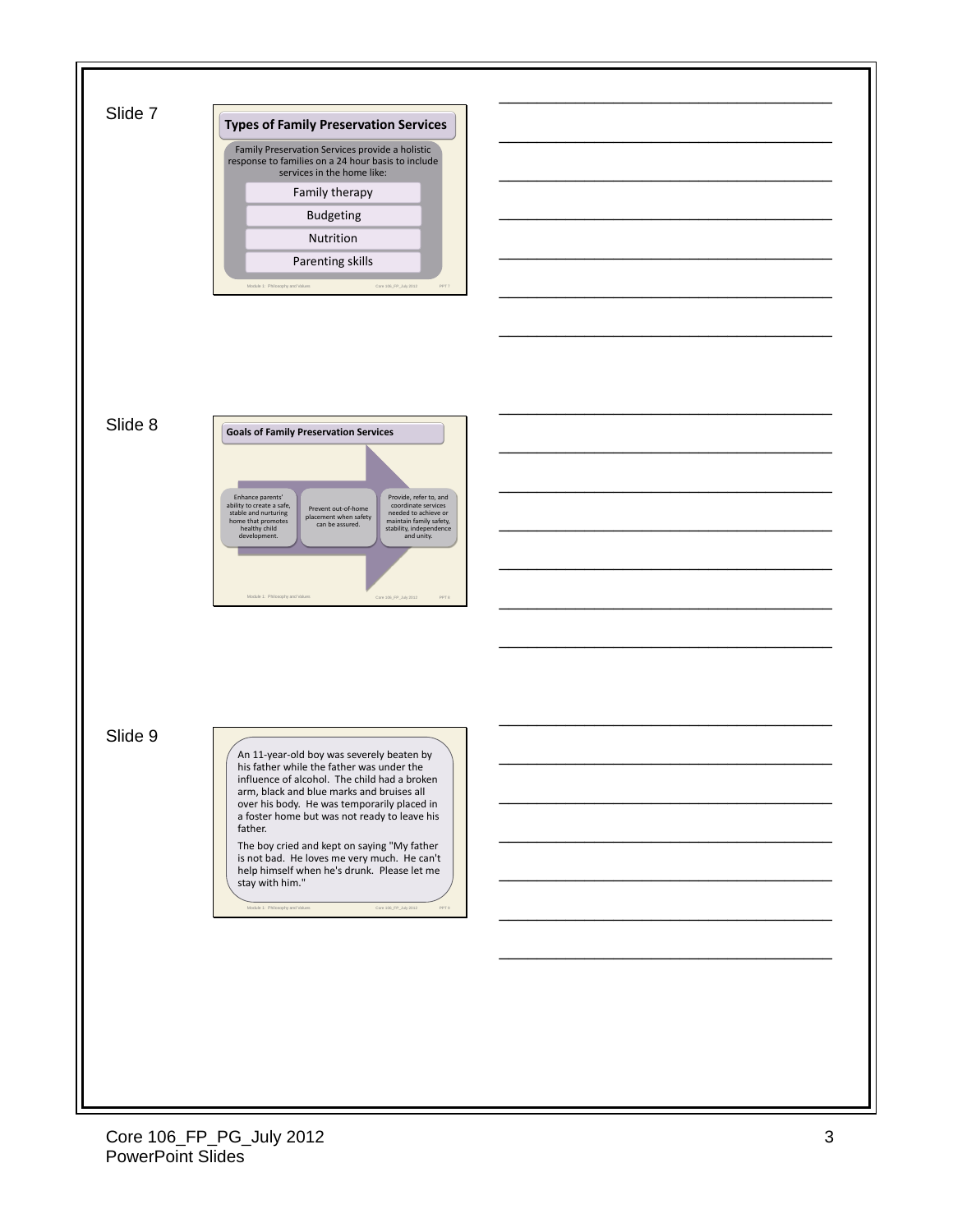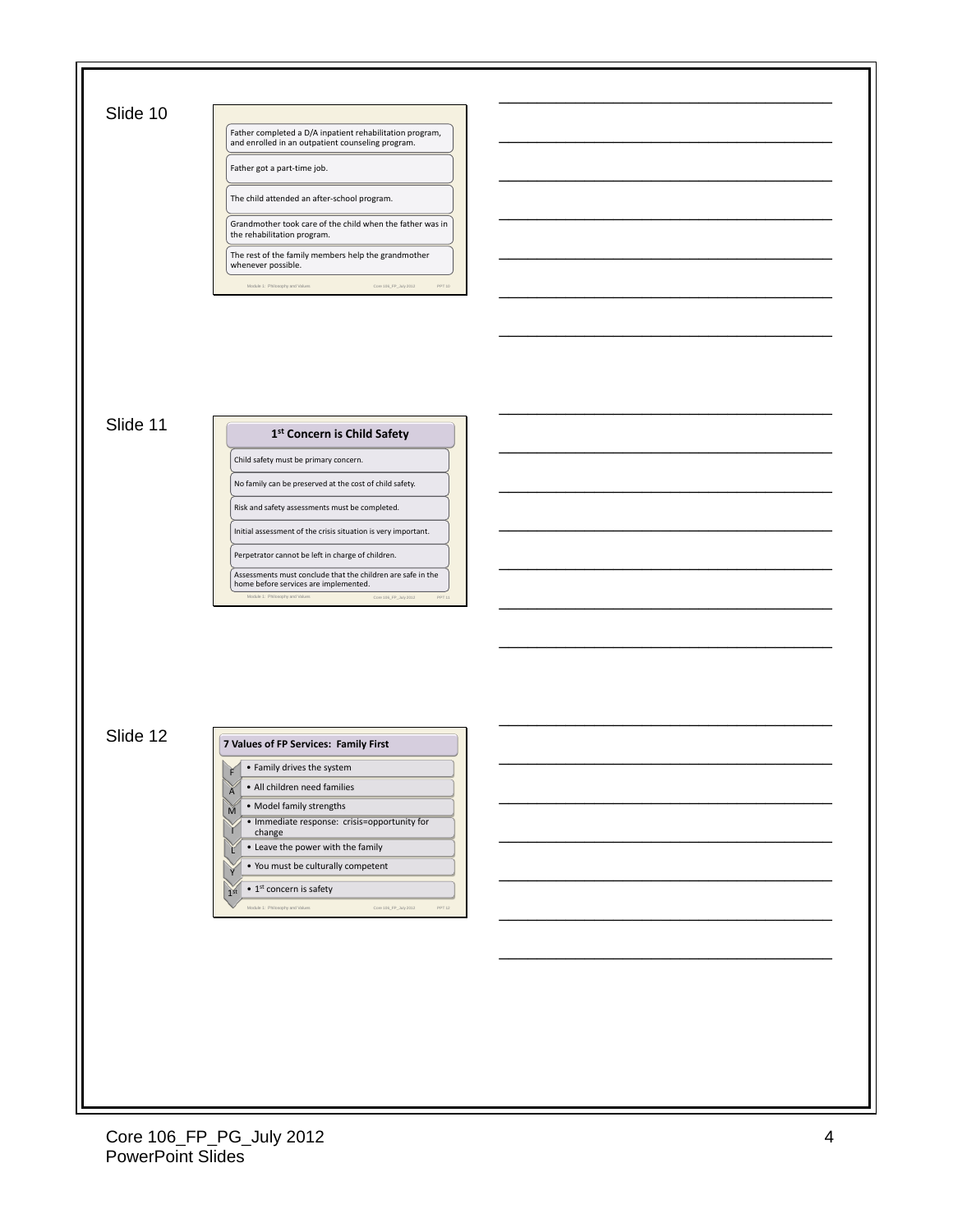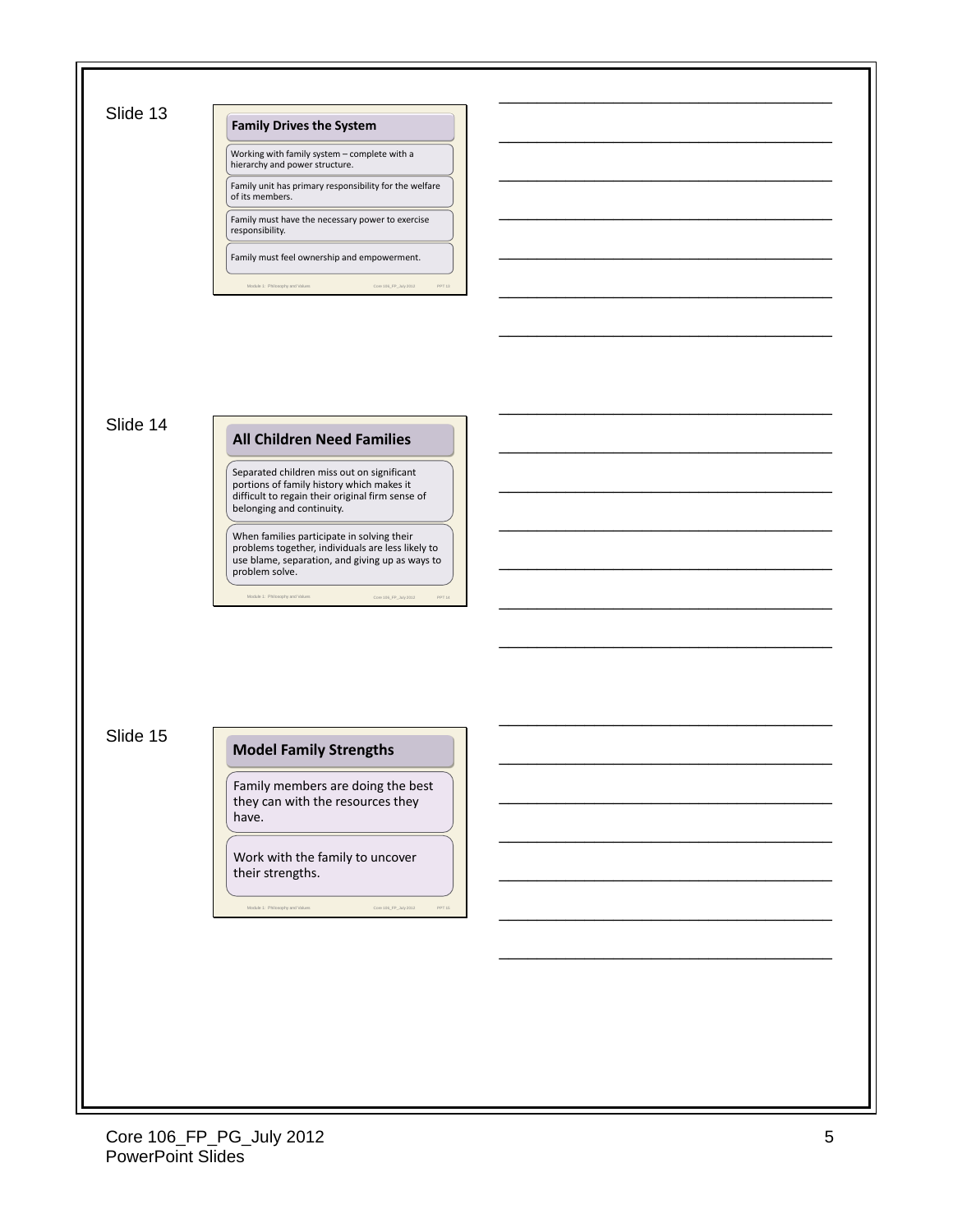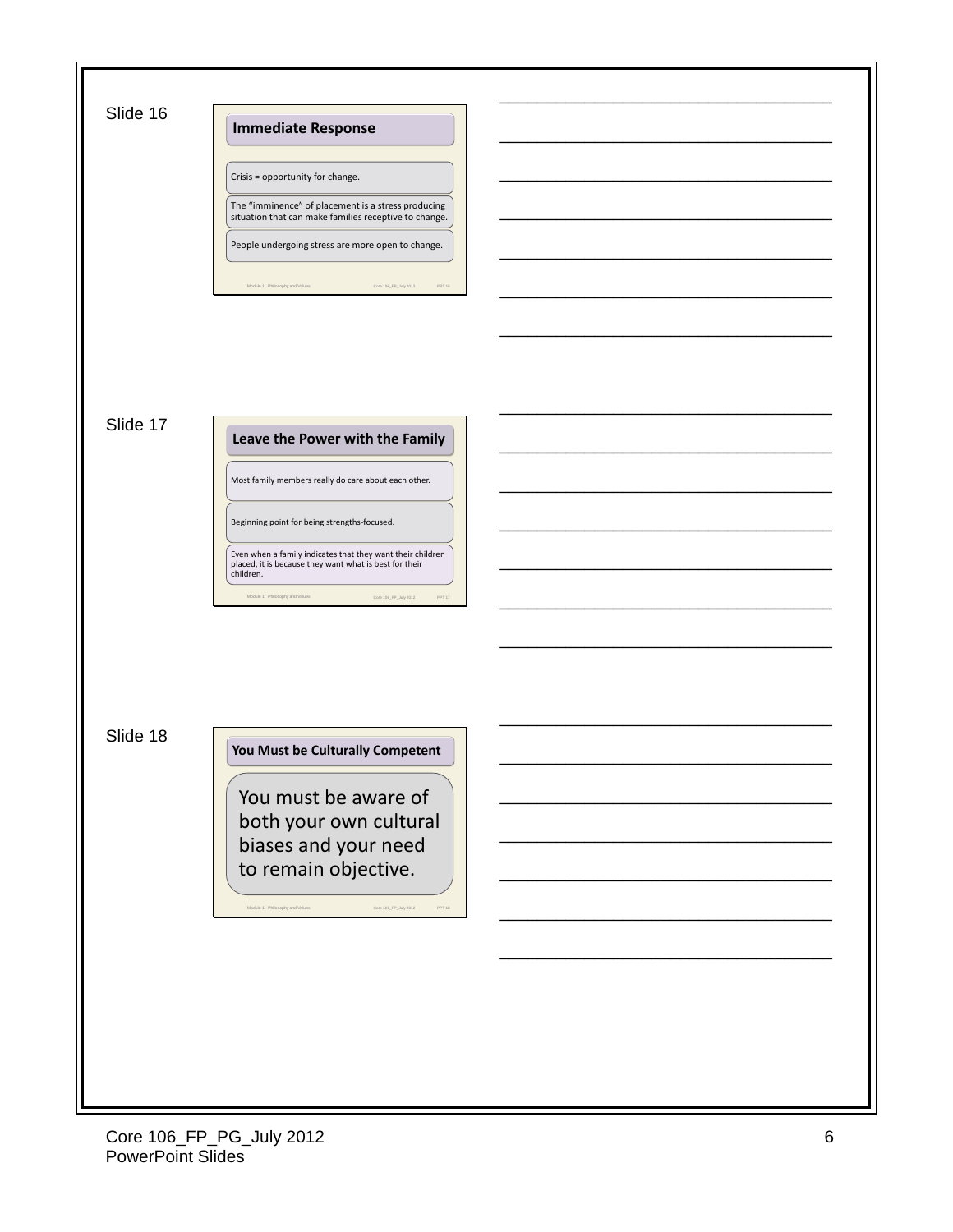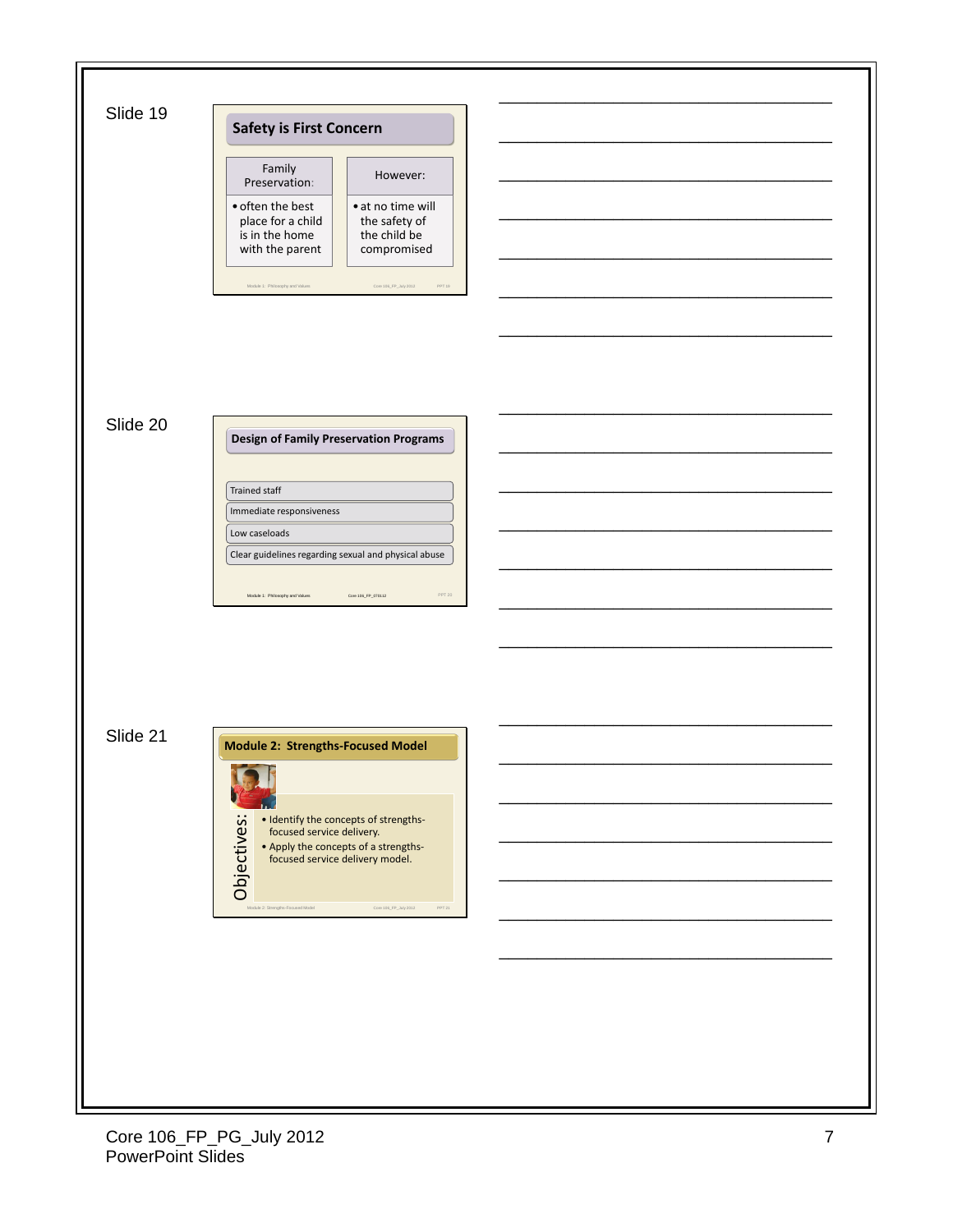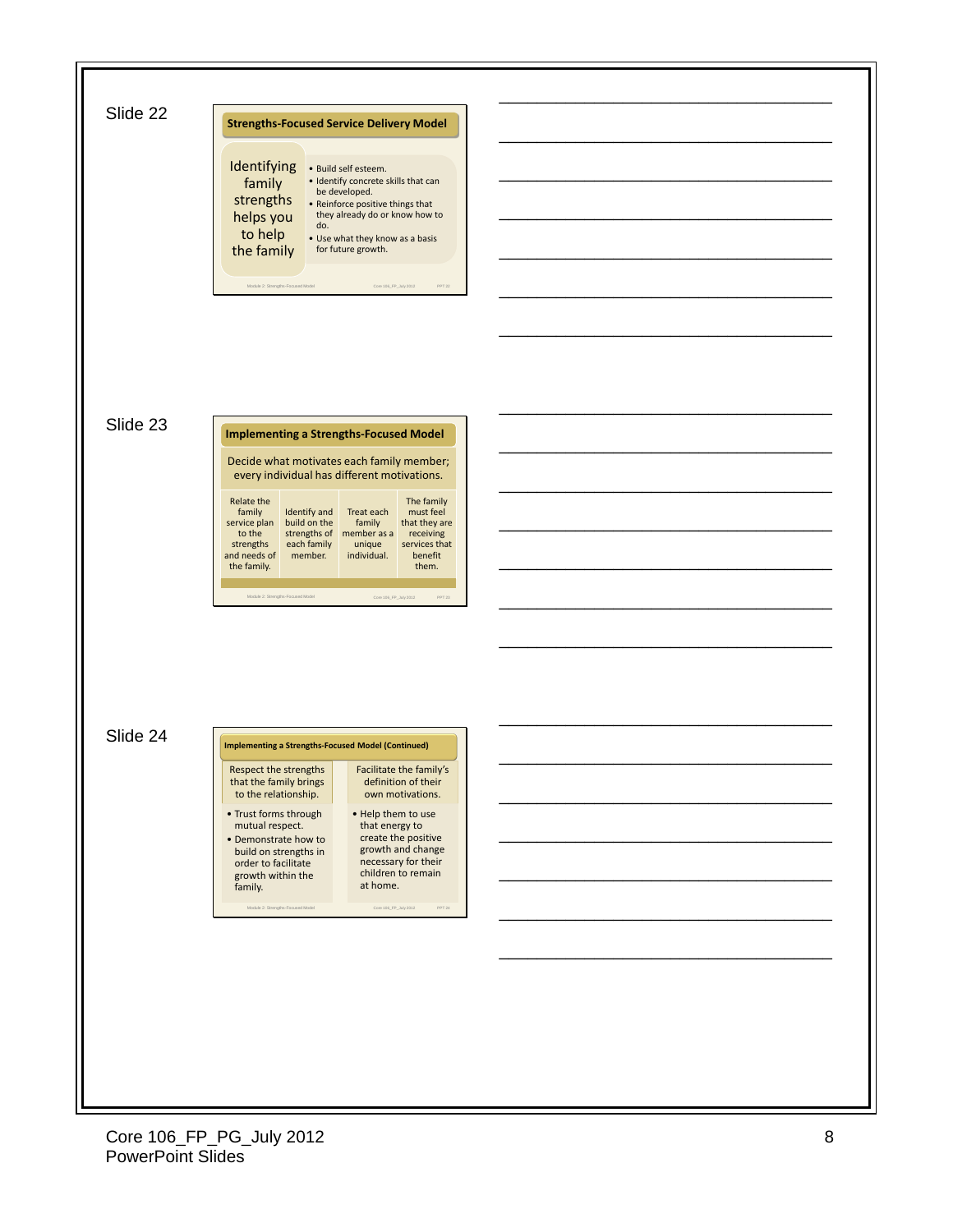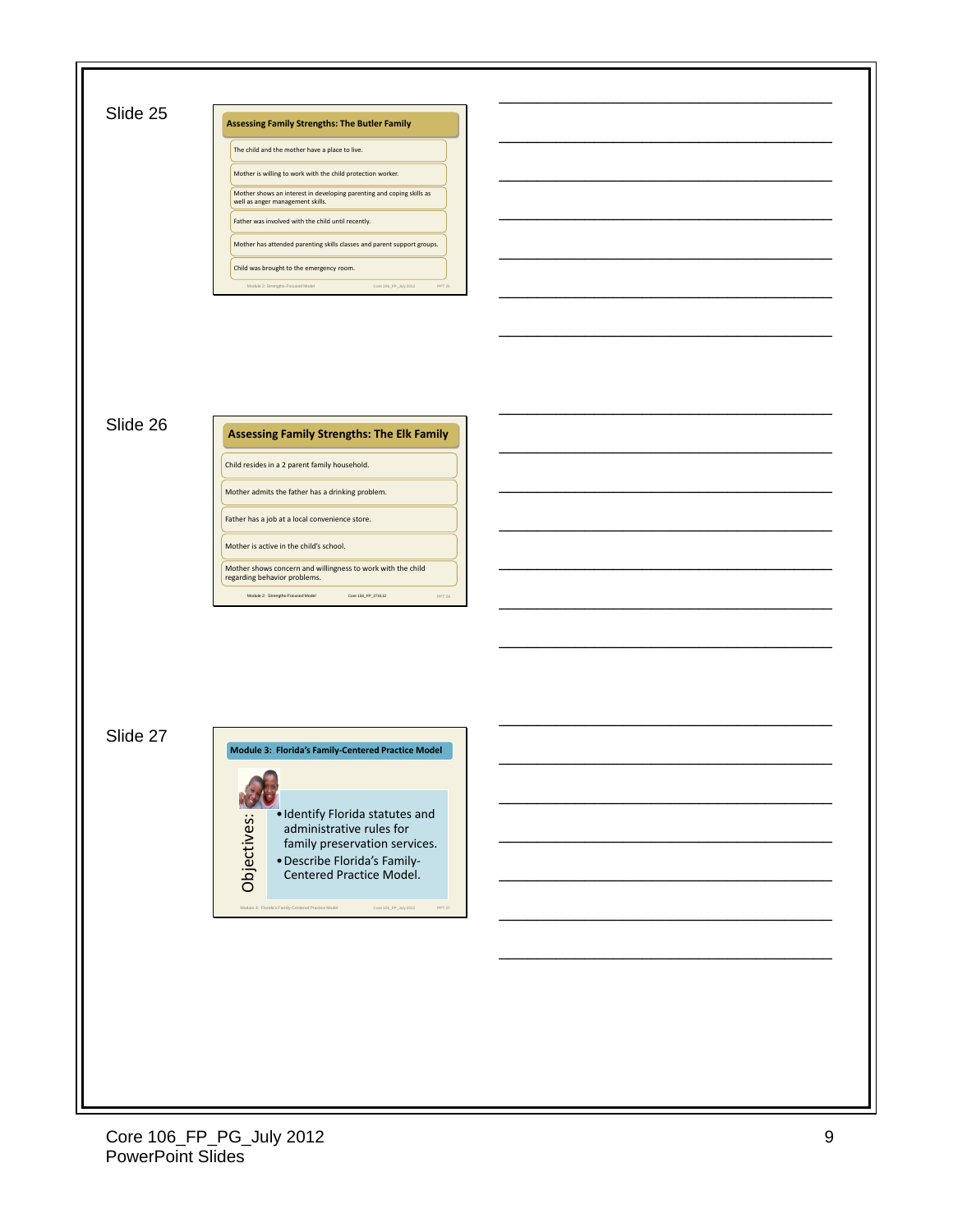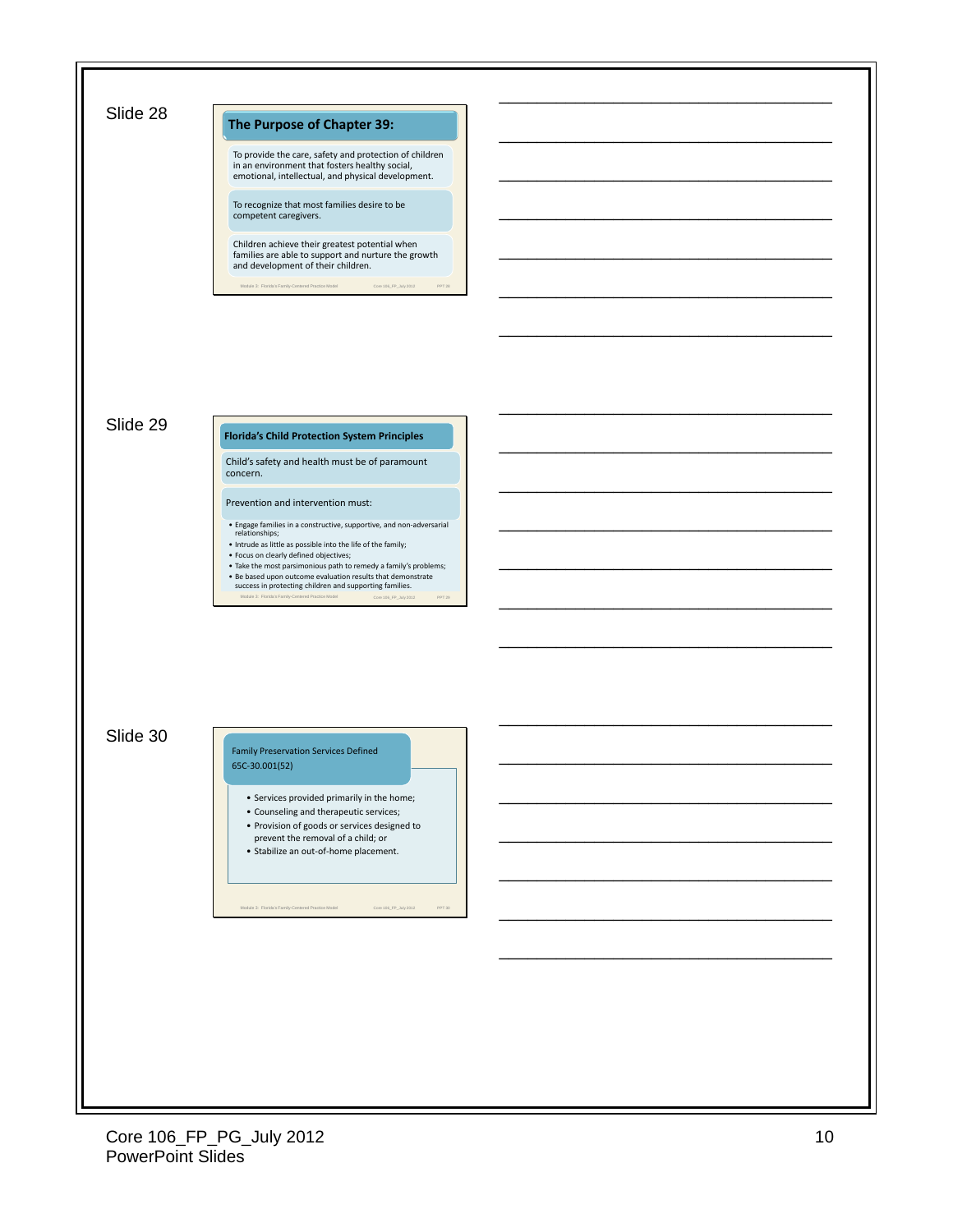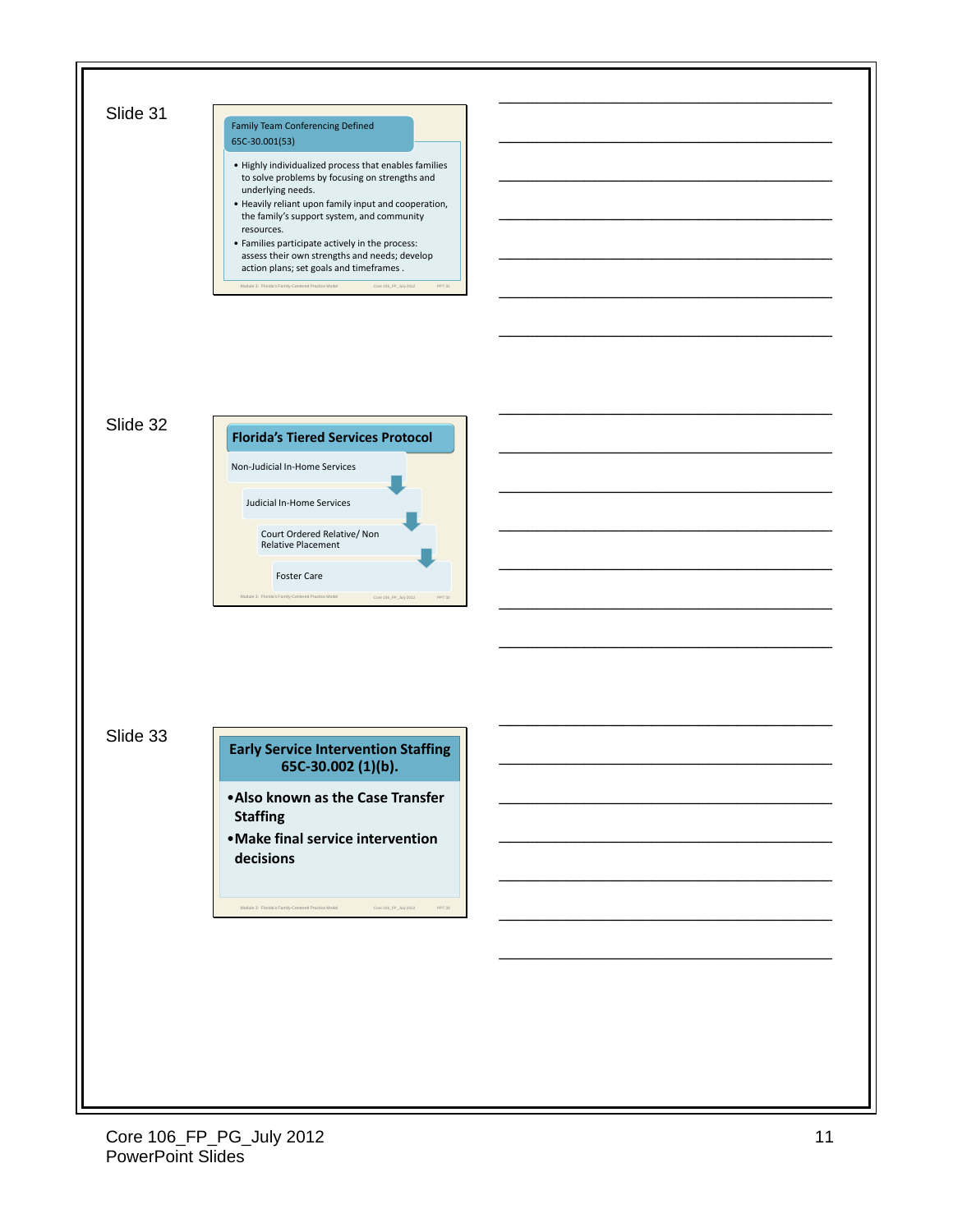